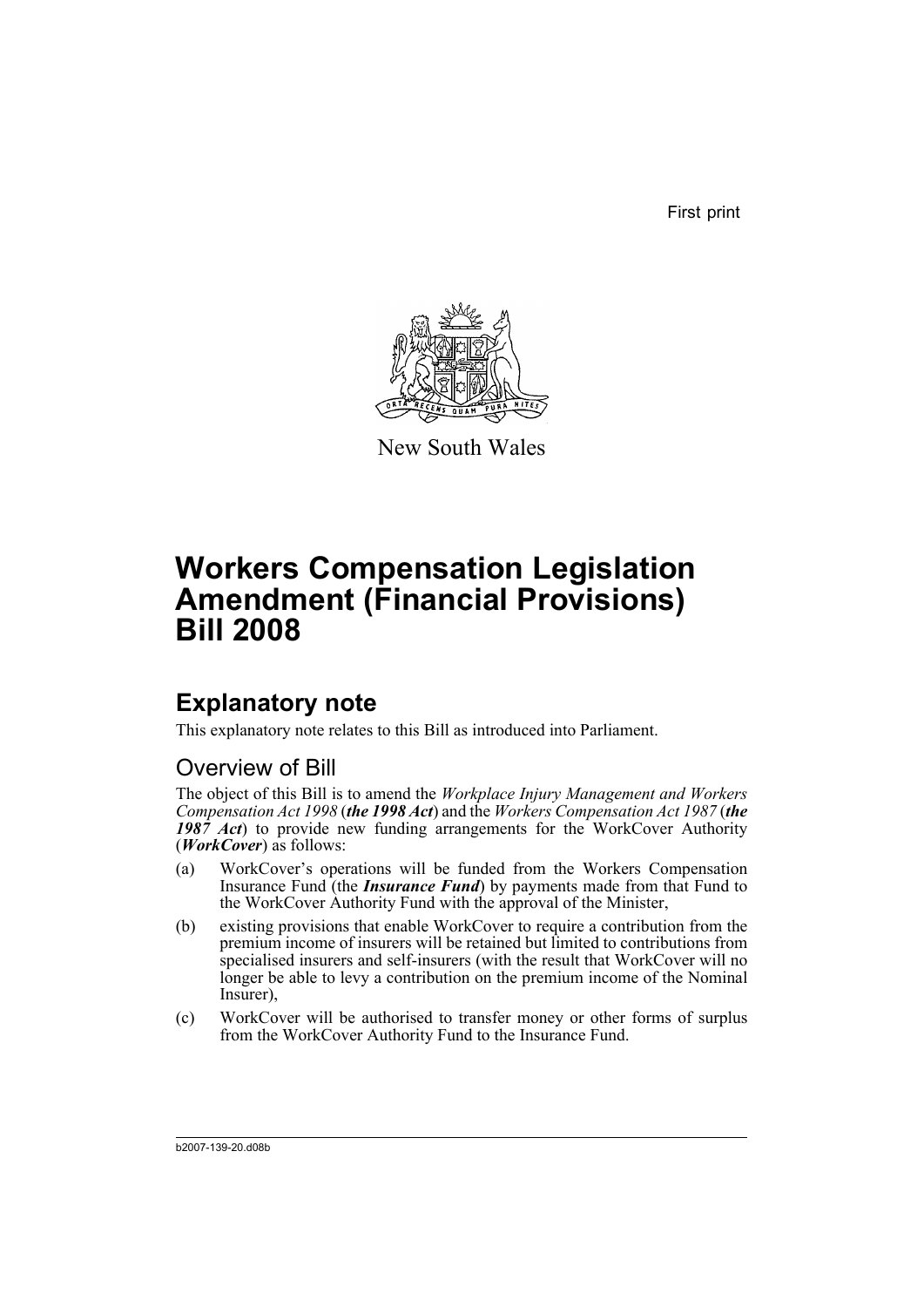Explanatory note

## Outline of provisions

**Clause 1** sets out the name (also called the short title) of the proposed Act.

**Clause 2** provides for the commencement of the proposed Act on 1 July 2008 with the exception of the amendment that allows the transfer of any surplus in the WorkCover Authority Fund to the Insurance Fund (which is to commence on the date of assent).

**Clause 3** is a formal provision that gives effect to the amendments to the *Workplace Injury Management and Workers Compensation Act 1998* set out in Schedule 1.

**Clause 4** is a formal provision that gives effect to the amendments to the *Workers Compensation Act 1987* set out in Schedule 2.

**Clause 5** provides for the repeal of the proposed Act after the amendments made by the proposed Act have commenced. Once the amendments have commenced the proposed Act will be spent and section 30 of the *Interpretation Act 1987* provides that the repeal of an amending Act does not affect the amendments made by that Act.

### **Schedule 1 Amendment of Workplace Injury Management and Workers Compensation Act 1998**

**Schedule 1 [1], [2] and [5]** establish the new arrangements for the funding of WorkCover's operations by providing for the payment into the WorkCover Authority Fund of amounts approved by the Minister to be paid into the Fund from the Insurance Fund.

**Schedule 1 [4] and [6]–[12]** limit the existing arrangements for the levying of contributions on insurance premiums to premiums payable to specialised insurers and the deemed premium income of self-insurers, so that contributions will no longer be levied on the premium income of the Nominal Insurer.

**Schedule 1 [3]** authorises WorkCover to transfer any surplus in the WorkCover Authority Fund to the Insurance Fund.

### **Schedule 2 Amendment of Workers Compensation Act 1987**

**Schedule 2 [1]** makes a consequential amendment to the provision that authorises payments from the Insurance Fund to provide for the payments that will be authorised to be made under the proposed new funding arrangements.

**Schedule 2 [2]** enacts a transitional provision that requires the payment from the Insurance Fund into the WorkCover Authority Fund of contributions on outstanding premium debts due to the Nominal Insurer. The provision is consequential on the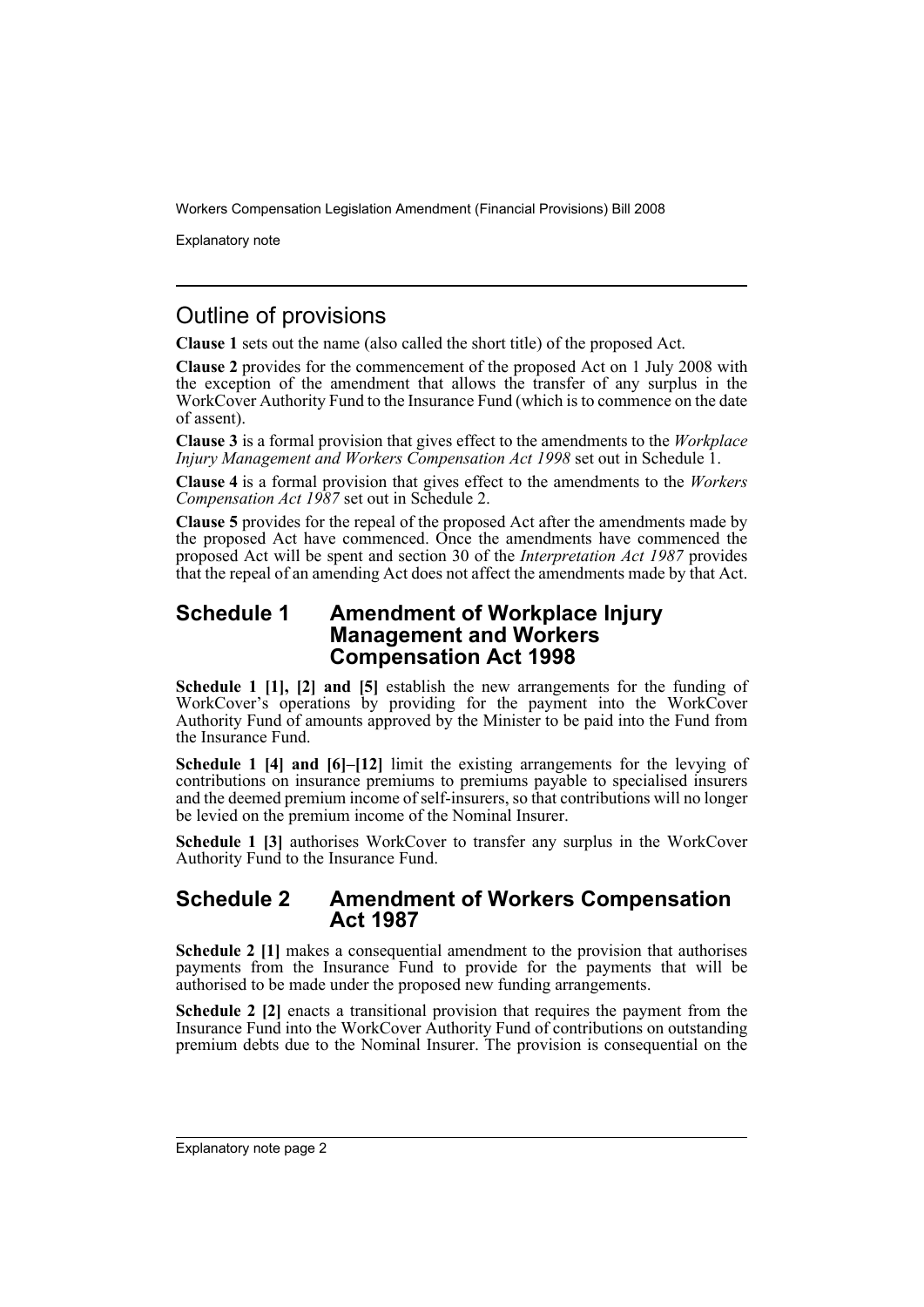Explanatory note

termination of existing arrangements for levying contributions on the premium income of the Nominal Insurer and provides for the levying of a contribution on premiums that are due and unpaid when the existing arrangements end.

**Schedule 2 [3]** enacts a savings and transitional regulation-making power.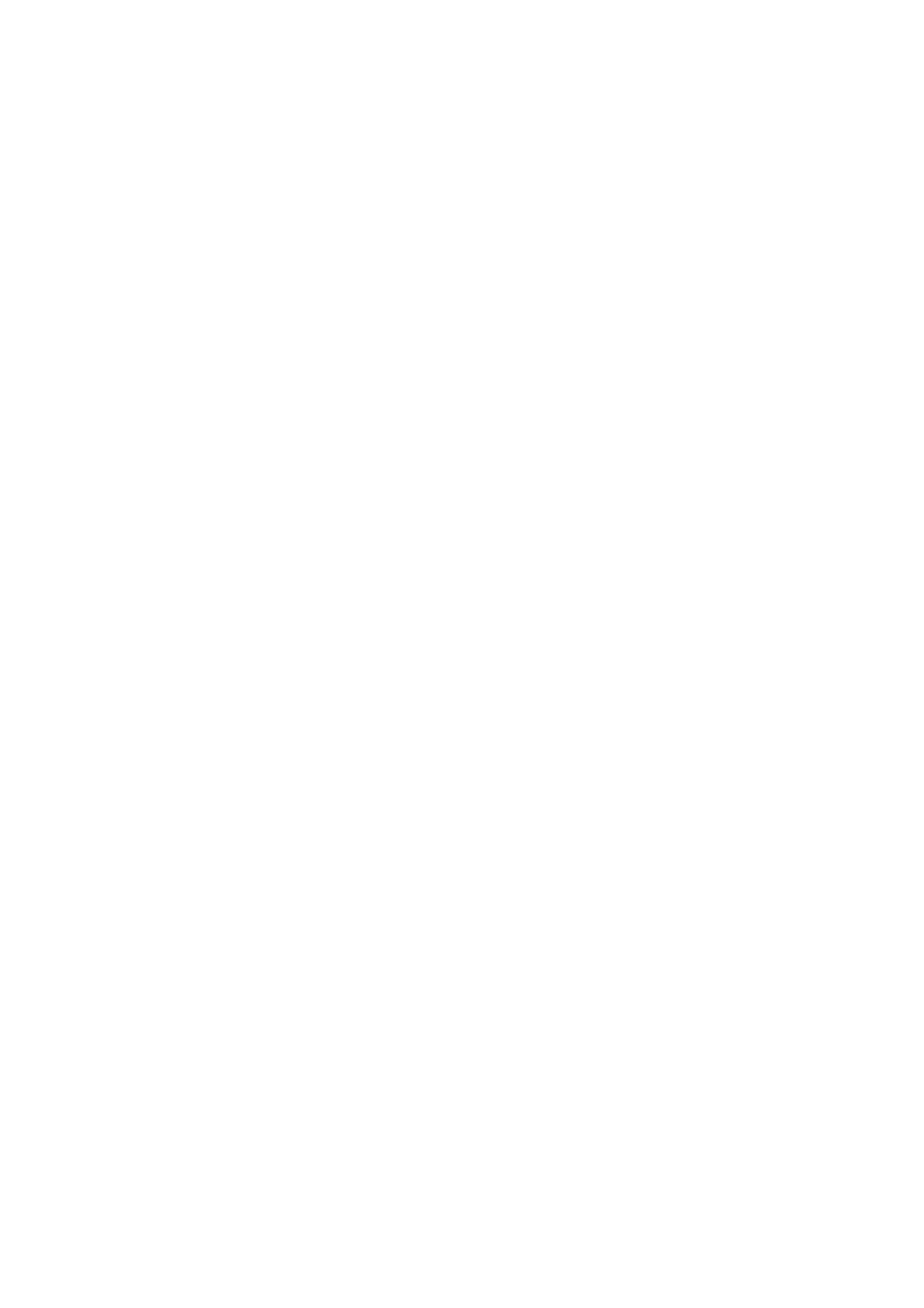First print



New South Wales

# **Workers Compensation Legislation Amendment (Financial Provisions) Bill 2008**

## **Contents**

|            |                                                                                     | Page |
|------------|-------------------------------------------------------------------------------------|------|
| 1          | Name of Act                                                                         |      |
| 2          | Commencement                                                                        | 2    |
| 3          | Amendment of Workplace Injury Management and<br>Workers Compensation Act 1998 No 86 | 2    |
| 4          | Amendment of Workers Compensation Act 1987 No 70                                    | 2    |
| 5          | Repeal of Act                                                                       | 2    |
| Schedule 1 | Amendment of Workplace Injury Management and<br>Workers Compensation Act 1998       | 3    |
| Schedule 2 | Amendment of Workers Compensation Act 1987                                          | 5    |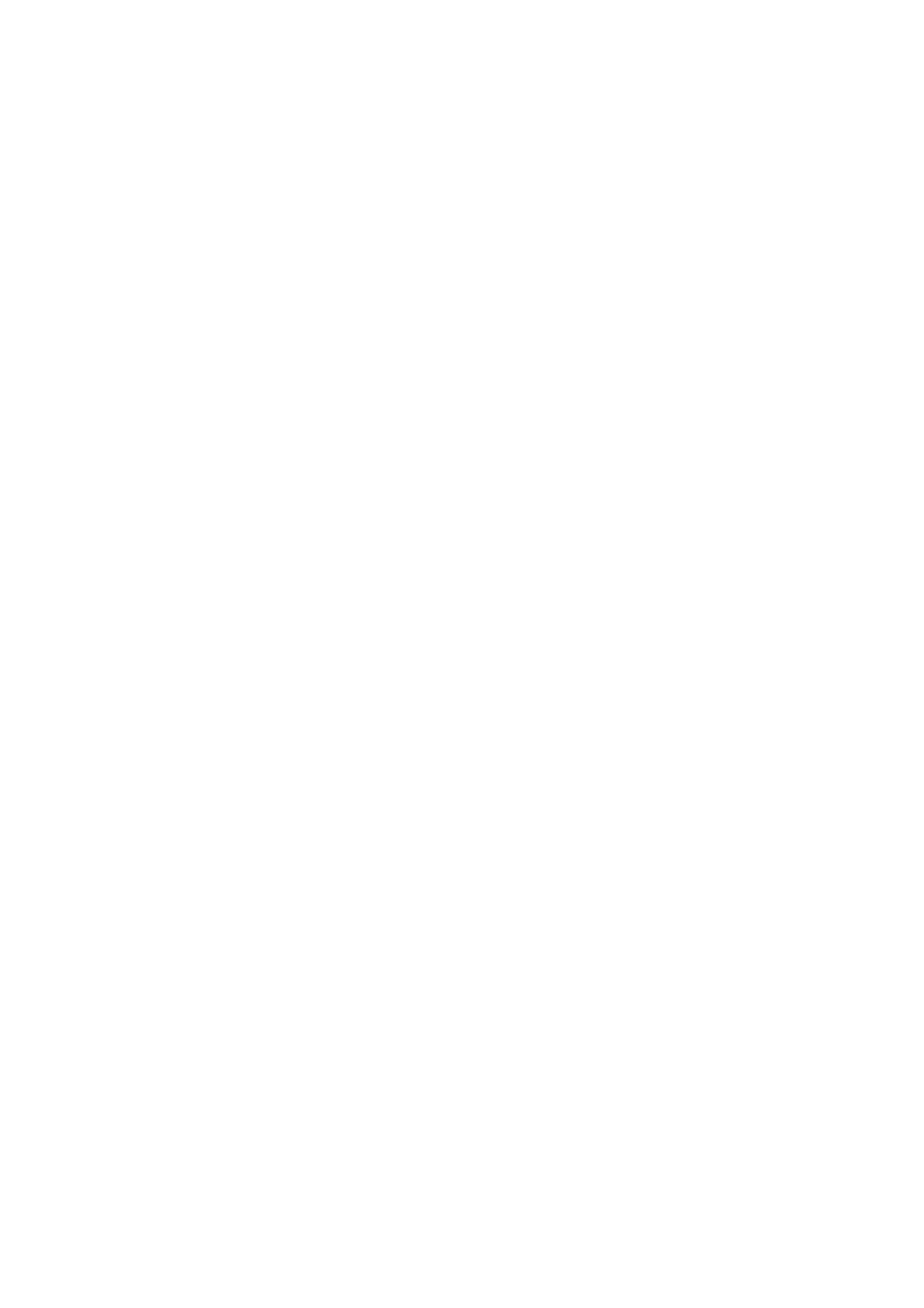

New South Wales

# **Workers Compensation Legislation Amendment (Financial Provisions) Bill 2008**

No , 2008

## **A Bill for**

An Act to amend the *Workplace Injury Management and Workers Compensation Act 1998* and the *Workers Compensation Act 1987* to make further provision for the funding of the WorkCover Authority.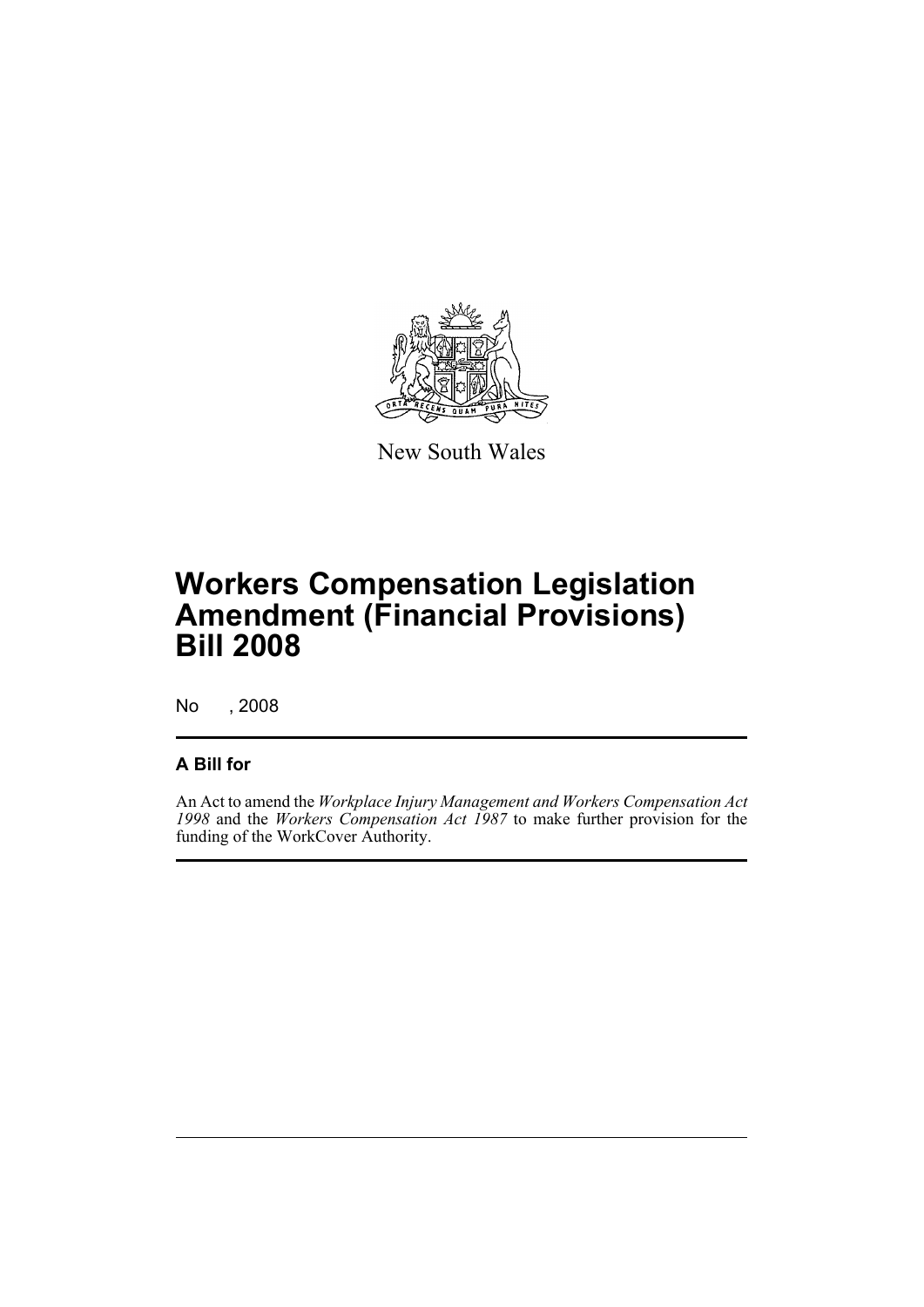<span id="page-7-4"></span><span id="page-7-3"></span><span id="page-7-2"></span><span id="page-7-1"></span><span id="page-7-0"></span>

| The Legislature of New South Wales enacts:<br>1                                          |                                                                                                                                                           |                                     |  |  |  |  |  |
|------------------------------------------------------------------------------------------|-----------------------------------------------------------------------------------------------------------------------------------------------------------|-------------------------------------|--|--|--|--|--|
|                                                                                          |                                                                                                                                                           |                                     |  |  |  |  |  |
|                                                                                          | This Act is the <i>Workers</i> Compensation Legislation Amendment<br>(Financial Provisions) Act 2008.                                                     | 3<br>4                              |  |  |  |  |  |
| $\mathbf{2}$<br>Commencement                                                             |                                                                                                                                                           |                                     |  |  |  |  |  |
| (1)                                                                                      | This Act commences, or is taken to have commenced, on 1 July 2008,<br>except as provided by subsection (2).                                               | 6<br>7                              |  |  |  |  |  |
| (2)                                                                                      | Schedule 1 [3] commences on the date of assent to this Act.                                                                                               | 8                                   |  |  |  |  |  |
| 3<br>Amendment of Workplace Injury Management and Workers<br>Compensation Act 1998 No 86 |                                                                                                                                                           |                                     |  |  |  |  |  |
|                                                                                          | The Workplace Injury Management and Workers Compensation Act<br>1998 is amended as set out in Schedule 1.                                                 | 11<br>12                            |  |  |  |  |  |
| Amendment of Workers Compensation Act 1987 No 70<br>4                                    |                                                                                                                                                           |                                     |  |  |  |  |  |
|                                                                                          | The <i>Workers</i> Compensation Act 1987 is amended as set out in<br>Schedule 2.                                                                          | 14<br>15                            |  |  |  |  |  |
|                                                                                          |                                                                                                                                                           | 16                                  |  |  |  |  |  |
| (1)                                                                                      | This Act is repealed on the day following the day on which all of the<br>provisions of this Act have commenced.                                           | 17<br>18                            |  |  |  |  |  |
| (2)                                                                                      | The repeal of this Act does not, because of the operation of section 30<br>of the <i>Interpretation Act 1987</i> , affect any amendment made by this Act. | 19<br>20                            |  |  |  |  |  |
|                                                                                          |                                                                                                                                                           | Name of Act<br><b>Repeal of Act</b> |  |  |  |  |  |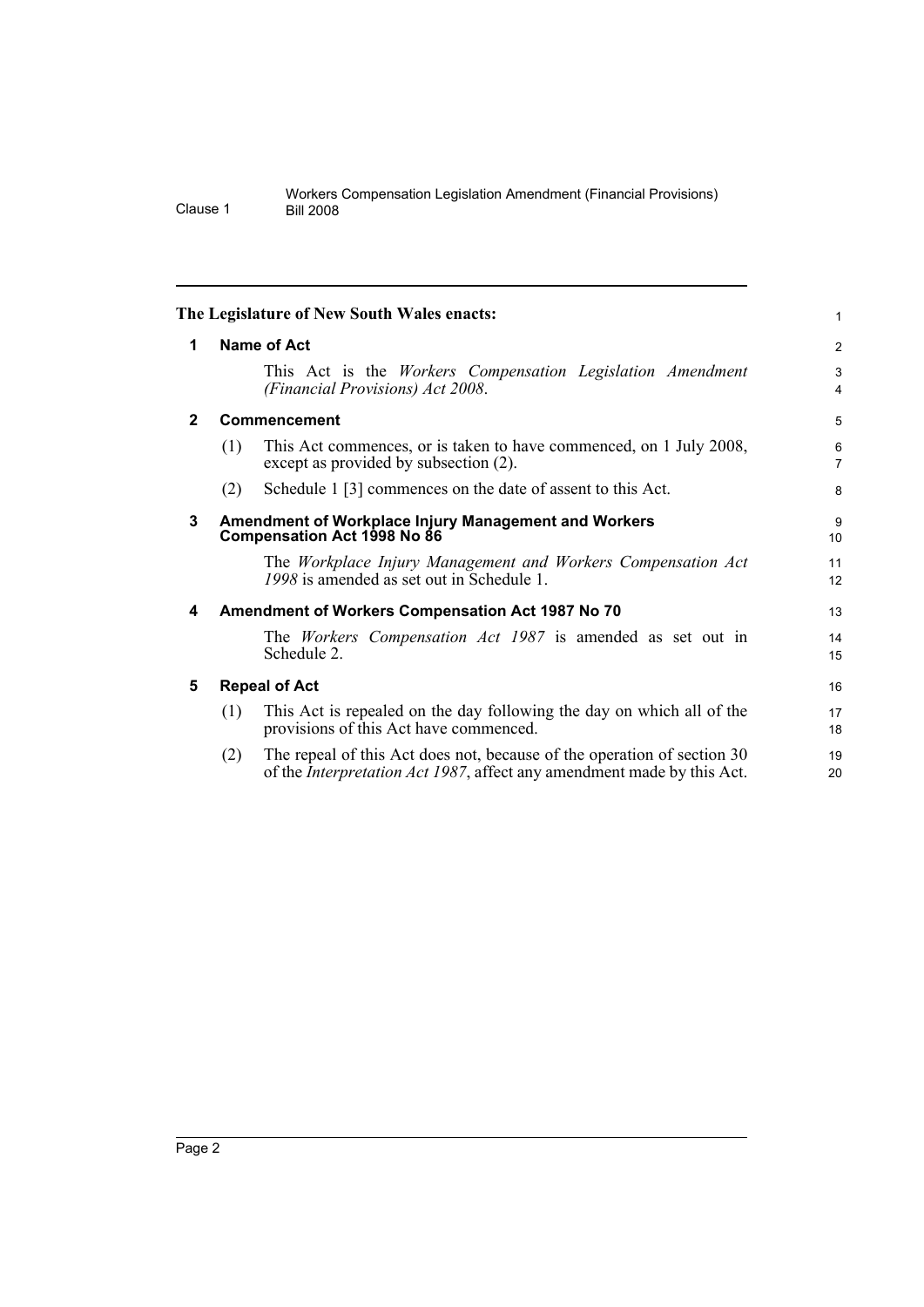Amendment of Workplace Injury Management and Workers Compensation Act 1998 Schedule 1

## <span id="page-8-0"></span>**Schedule 1 Amendment of Workplace Injury Management and Workers Compensation Act 1998**

|     |                                               |                    | (Section 3)                                                                                                                                                                                                                                                                                                      | 4                          |  |
|-----|-----------------------------------------------|--------------------|------------------------------------------------------------------------------------------------------------------------------------------------------------------------------------------------------------------------------------------------------------------------------------------------------------------|----------------------------|--|
| [1] | <b>Section 35 Payments into and from Fund</b> |                    |                                                                                                                                                                                                                                                                                                                  |                            |  |
|     | Insert after section $35(1)(a)$ :             |                    |                                                                                                                                                                                                                                                                                                                  |                            |  |
|     |                                               | $\left( a1\right)$ | money approved by the Minister to be paid into the Fund<br>from the Insurance Fund under subsection (1A),                                                                                                                                                                                                        | $\overline{7}$<br>8        |  |
| [2] | Section 35 (1A)                               |                    |                                                                                                                                                                                                                                                                                                                  |                            |  |
|     | Insert after section $35(1)$ :                |                    |                                                                                                                                                                                                                                                                                                                  |                            |  |
|     | (1A)                                          |                    | The Minister may approve the payment into the Fund of amounts<br>from the Insurance Fund having regard to the estimates,<br>provisions and determinations made by the Authority under<br>section 38 and any need for additional funding to provide for the<br>proper exercise of the Authority's functions.      | 11<br>12<br>13<br>14<br>15 |  |
| [3] | <b>Section 35 (4)</b>                         |                    |                                                                                                                                                                                                                                                                                                                  |                            |  |
|     | Insert after section $35(3)$ :                |                    |                                                                                                                                                                                                                                                                                                                  |                            |  |
|     | (4)                                           |                    | The Authority may pay from the Fund into the Insurance Fund<br>any amount by which the Authority determines the Fund to be in<br>surplus from time to time. Any such surplus may be paid to the<br>Insurance Fund by transfer of any investment held by the Fund<br>(as an alternative to the payment of money). | 18<br>19<br>20<br>21<br>22 |  |
| [4] | <b>Fund</b>                                   |                    | Section 38 Assessment by Authority of amount to be contributed to                                                                                                                                                                                                                                                | 23<br>24                   |  |
|     | Omit "from insurers" from section 38 (c).     |                    |                                                                                                                                                                                                                                                                                                                  |                            |  |
|     | Insert instead "from specialised insurers".   |                    |                                                                                                                                                                                                                                                                                                                  |                            |  |
| [5] | Section 38 (c1)                               |                    |                                                                                                                                                                                                                                                                                                                  | 27                         |  |
|     | Insert after section $38$ (c):                |                    |                                                                                                                                                                                                                                                                                                                  |                            |  |
|     |                                               | (c1)               | to make an estimate of the amount required to be<br>contributed to the Fund from the Insurance Fund during<br>that financial year, and                                                                                                                                                                           | 29<br>30<br>31             |  |

1 2 3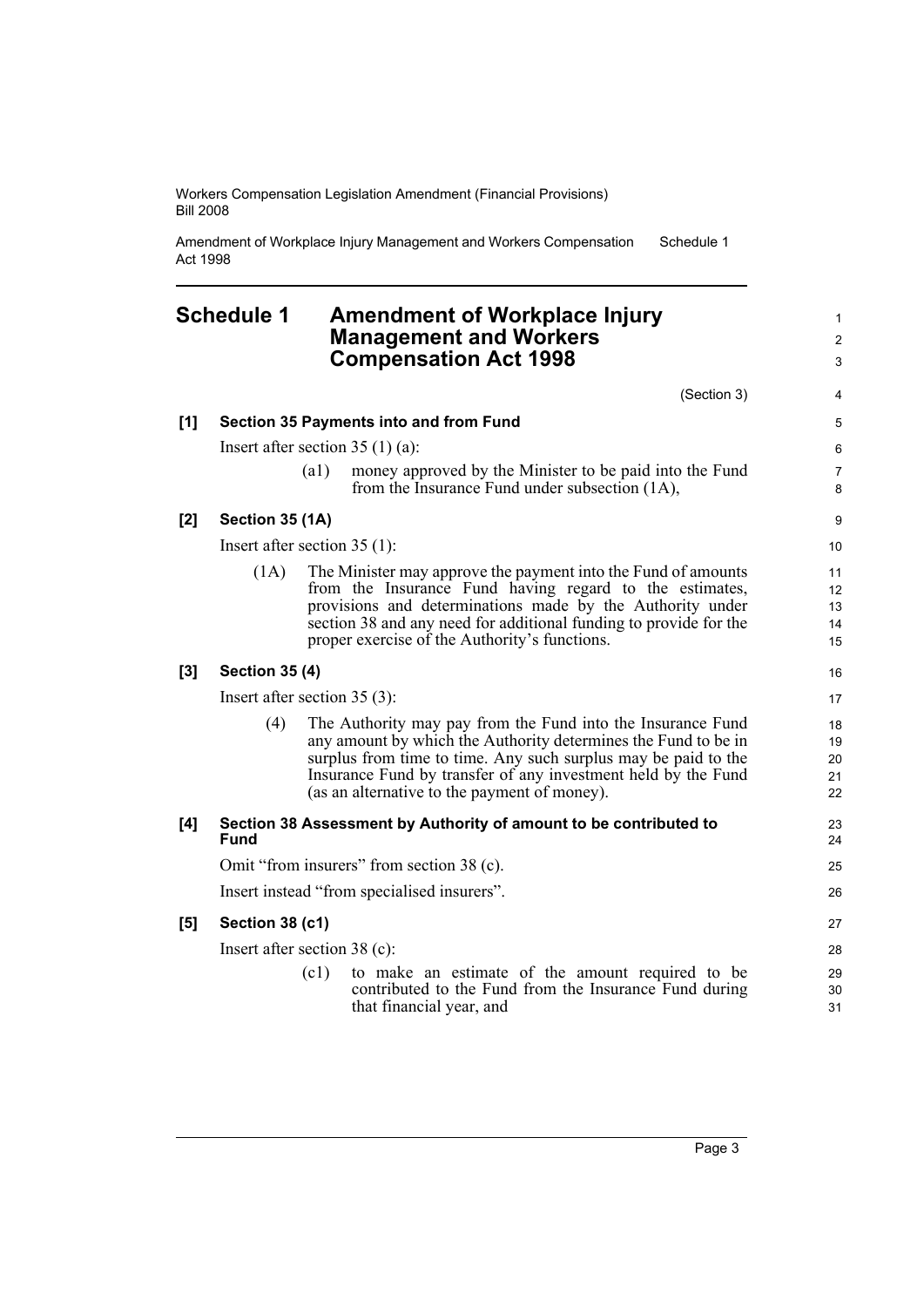Schedule 1 Amendment of Workplace Injury Management and Workers Compensation Act 1998

#### **[6] Section 38 (d)** Omit the paragraph. Insert instead: (d) to determine the total amount to be contributed to the Fund in respect of that financial year by specialised insurers, self-insurers and Comcare employers under this Division after having regard to: (i) the amounts standing to the credit of the Fund at the beginning of the year, including any amounts set aside in earlier years as provisions to meet expenditure in later years, and (ii) the amounts estimated under paragraph (c) to be received into the Fund during the year, and (iii) the amounts to be contributed to the Fund from the Insurance Fund during the year, and **[7] Section 38 (e)** Omit "by insurers". Insert instead "by specialised insurers". **[8] Section 39 Contributions to Fund by specialised insurers and self-insurers** Omit "Each insurer" from section 39 (1). Insert instead "Each specialised insurer". **[9] Section 39 (2), (5), (7) and (9)** Omit "an insurer" wherever occurring. Insert instead "a specialised insurer". **[10] Section 39 (2), (5) and (7)** Omit "the insurer" wherever occurring. Insert instead "the specialised insurer". **[11] Section 39 (4)** Omit "by insurers" and "all insurers". Insert instead "by specialised insurers" and "all specialised insurers" respectively. **[12] Section 39 (6B)** Omit "by insurers". Insert instead "by specialised insurers". 1 2 3 4 5 6 7 8 9 10 11 12 13 14 15 16 17 18 19 20 21 22 23 24 25 26 27 28 29 30 31 32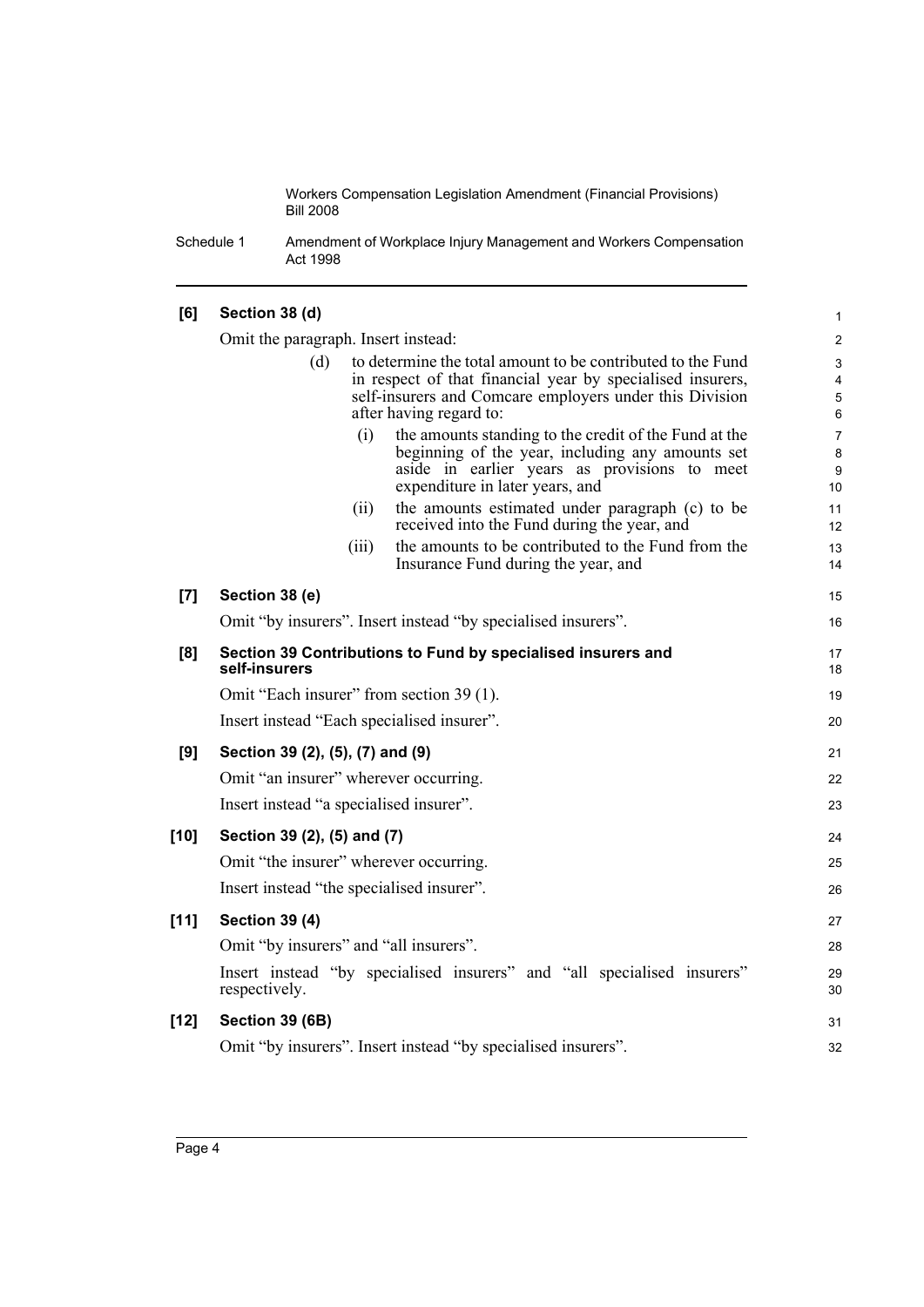Amendment of Workers Compensation Act 1987 Schedule 2

<span id="page-10-0"></span>

| <b>Schedule 2</b> |                                                       | <b>Amendment of Workers Compensation</b><br><b>Act 1987</b> |                                                                                                                                                                                                                                                                                                                                                                                                                                                          | 1<br>$\overline{c}$                    |  |
|-------------------|-------------------------------------------------------|-------------------------------------------------------------|----------------------------------------------------------------------------------------------------------------------------------------------------------------------------------------------------------------------------------------------------------------------------------------------------------------------------------------------------------------------------------------------------------------------------------------------------------|----------------------------------------|--|
|                   |                                                       |                                                             | (Section 4)                                                                                                                                                                                                                                                                                                                                                                                                                                              | 3                                      |  |
| [1]               | <b>Section 154E Assets of Insurance Fund</b>          |                                                             |                                                                                                                                                                                                                                                                                                                                                                                                                                                          |                                        |  |
|                   | Omit section 154E (2) (h). Insert instead:            |                                                             |                                                                                                                                                                                                                                                                                                                                                                                                                                                          |                                        |  |
|                   |                                                       | (h)                                                         | the payment by the Nominal Insurer of contributions under<br>this Act to the Guarantee Fund or the Terrorism<br>Re-insurance Fund as referred to in section 239AE,                                                                                                                                                                                                                                                                                       | 6<br>7<br>8                            |  |
|                   |                                                       | (h1)                                                        | the payment to the WorkCover Authority Fund of amounts<br>approved by the Minister under section 35 of the 1998 Act,                                                                                                                                                                                                                                                                                                                                     | 9<br>10                                |  |
| [2]               | Schedule 6 Savings, transitional and other provisions |                                                             |                                                                                                                                                                                                                                                                                                                                                                                                                                                          | 11                                     |  |
|                   |                                                       | Insert as Part 19E:                                         |                                                                                                                                                                                                                                                                                                                                                                                                                                                          |                                        |  |
|                   |                                                       |                                                             | <b>Workers Compensation Legislation</b><br><b>Amendment (Financial Provisions) Act</b><br>2008                                                                                                                                                                                                                                                                                                                                                           | 14<br>15<br>16                         |  |
|                   | 1                                                     |                                                             | Payment of contribution on premium income of Nominal Insurer                                                                                                                                                                                                                                                                                                                                                                                             | 17                                     |  |
|                   |                                                       | (1)                                                         | There is payable from the Insurance Fund to the WorkCover<br>Authority Fund an amount equal to the relevant percentage of<br>premium income of the Nominal Insurer that is due but unpaid at<br>the end of June 2008 less a provision for any premiums that the<br>Nominal Insurer determines are unlikely to be paid. The <i>relevant</i><br><i>percentage</i> is the percentage rate of contribution payable under<br>section $39(2)$ of the 1998 Act. | 18<br>19<br>20<br>21<br>22<br>23<br>24 |  |
|                   |                                                       | (2)                                                         | Any liability of the Nominal Insurer to pay a contribution under<br>section 39 of the 1998 Act in respect of premium income of the<br>Nominal Insurer received before 1 July 2008 continues despite<br>the amendment of that section by the Workers Compensation<br>Legislation Amendment (Financial Provisions) Act 2008.                                                                                                                               | 25<br>26<br>27<br>28<br>29             |  |
|                   |                                                       | (3)                                                         | A payment required by this clause is to be made as soon as<br>practicable after 30 June 2008.                                                                                                                                                                                                                                                                                                                                                            | 30<br>31                               |  |

Page 5